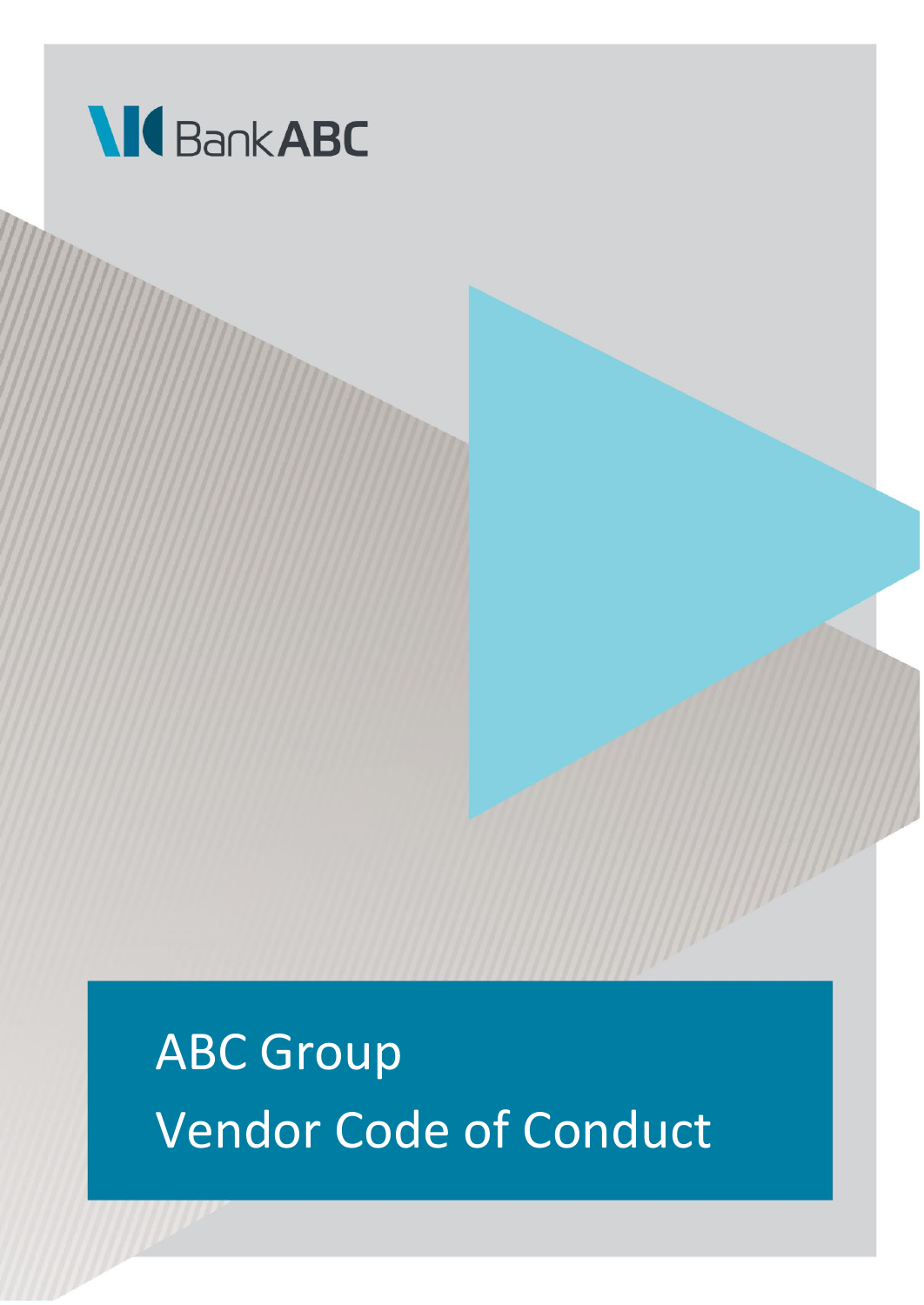

## **Table of Content**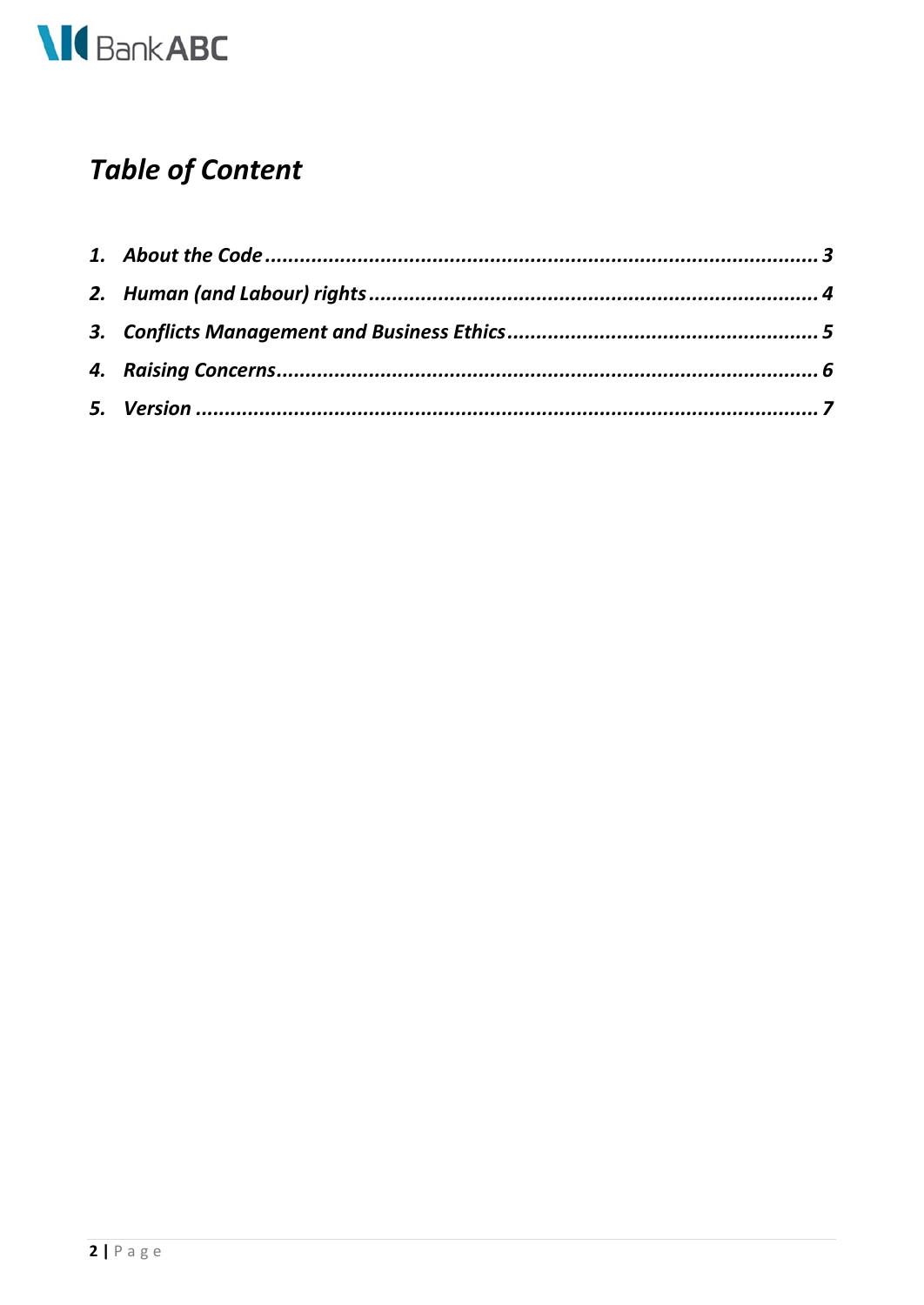

## <span id="page-2-0"></span>*1. About the Code*

#### *1.1. Introduction*

Bank ABC is committed to maintaining the highest standards of ethical and professional conduct.

This Code sets out the minimum standards of behavior that is expected by organisations, their representatives and employees, and subcontractors who provide goods or services to Bank ABC (herein referred to as "Vendors"). This Code does not apply to individual contractors, agents or intermediaries, who are required to follow the Bank ABC Code of Conduct.

If a Vendor has any questions about this Code, they should seek advice from the Bank ABC Group Head of Corporate Services.

#### *1.2. Bank ABC's Values*

Bank ABC's Values – Client Centric, Collaborative and Consistent - guide the way that the Bank ABC Group conducts its business. Bank ABC seeks out Vendors that provide support in meeting these Values and who maintain the highest ethical standard.

#### *1.3. Key Principles*

Bank ABC expects all its Vendors to adhere to the following key principles:

- Comply with all applicable laws, regulations and standards;
- Take proportionate steps to identify and reduce risks of child labour and modern slavery in their supply chain;
- Provide a safe working environment for their employees and those affected by their activities;
- Have proportionate, up to date and operational business continuity capabilities in place;
- Refrain from offering gifts and hospitality to Directors, employees or contractors of Bank ABC;
- Maintain the privacy and confidentiality of any information relating to the Bank ABC, its employees and its customers that a Vendor may receive in their capacity as a Vendor;
- Maintain appropriate and proportionate Cyber Security measures to prevent the use of their systems for criminal purpose; and
- Notify Bank ABC of any event or action that causes a breach of this Vendor Code of Conduct or otherwise may affect the good standing of Bank ABC.

#### *1.4. Compliance with the Code*

We ask that our Vendor management team and employees to comply with the standards as set out in this Vendor Code of Conduct.

The Code addresses a number of situations in which issues related to Bank ABC's reputation or ethics may arise. It is recognized that the Code cannot cover all situations and Vendors are required to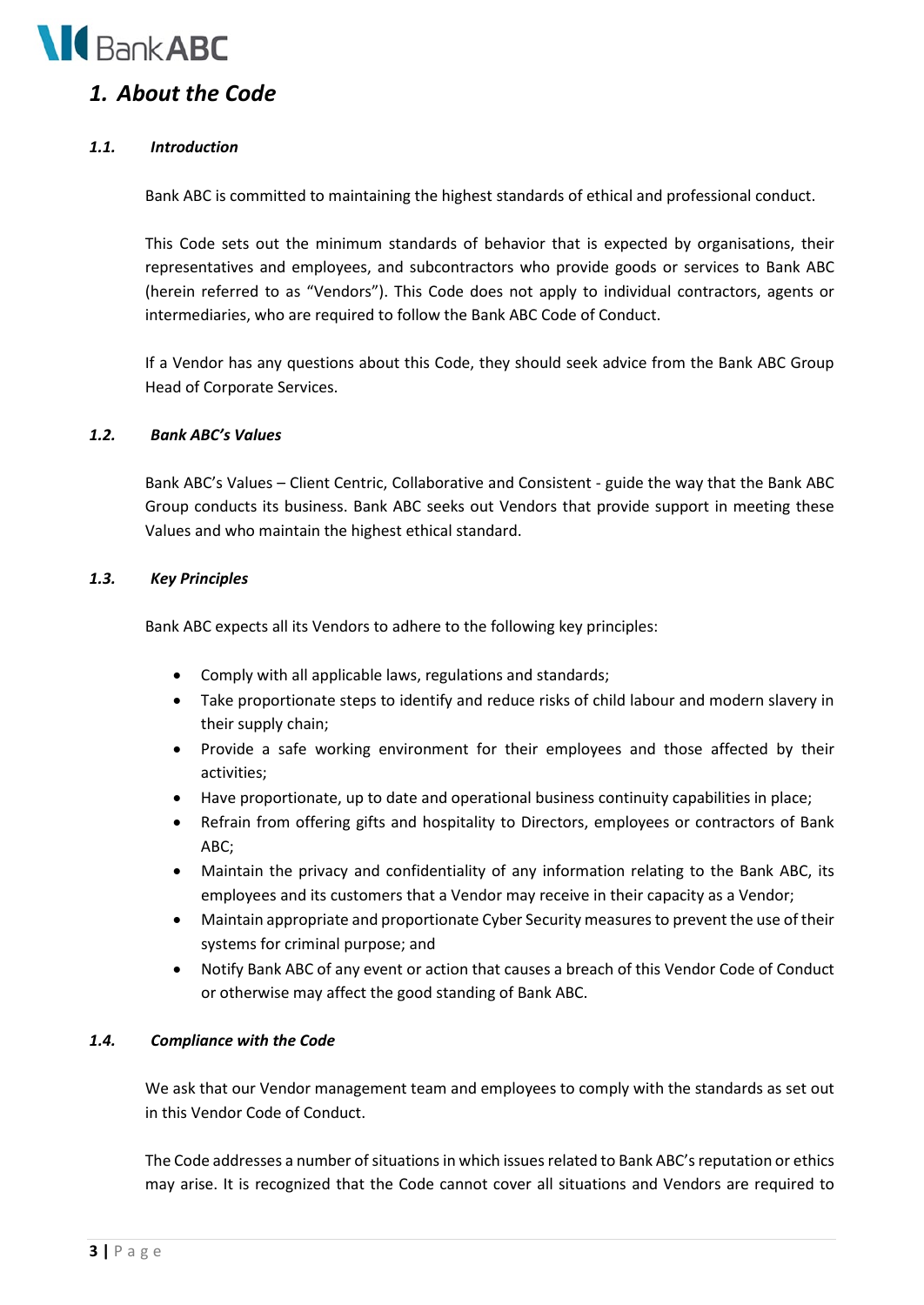

exercise good sense and sound judgement to make the right decision. In applying such judgement, the following should be considered to make the right ethical decision:

- Do I have all the information that I need to make an informed decision?
- Is it legal and in keeping with the spirit of the law?
- Is it consistent with this Code?
- Could it reflect negatively on my company or Bank ABC?
- How would it look in the media?
- Does it feel right?

Vendors should inform Bank ABC should their business change in a way that may affect their compliance with this Vendor Code of Conduct.

Vendors who submit a proposal to, or enter into a supply agreement with, Bank ABC will be provided with a copy of this Code. Vendors should understand that non-compliance with this Code may adversely affect their commercial relationship with Bank ABC in the future.

## <span id="page-3-0"></span>*2. Human (and Labour) rights*

#### *2.1 Introduction*

Vendors are expected to meet all applicable employment standards, labour, non-discrimination and human rights legislation.

#### *2.2 Slave and Child Labour*

Vendors are expected to take proportionate steps to identify and reduce the risk of child, forced or compulsory labour and modern slavery in their supply chains.

As a minimum Bank ABC expects our Vendors to:

- Prohibit the use of forced labour and give employees, whether local or expatriate, the right and the ability to leave employment when they choose;
- Ensure that child labour is not used and that the employment of young workers adheres to local regulations; and
- Ensure that wages meet legally mandated minimums and industry standards without unauthorized deductions.

#### *2.3 Employment Practices*

Bank ABC expects that its Vendors adopt and follow fair and ethical employment practices. In addition to following all applicable labour law and regulatory requirements Vendors are expected to: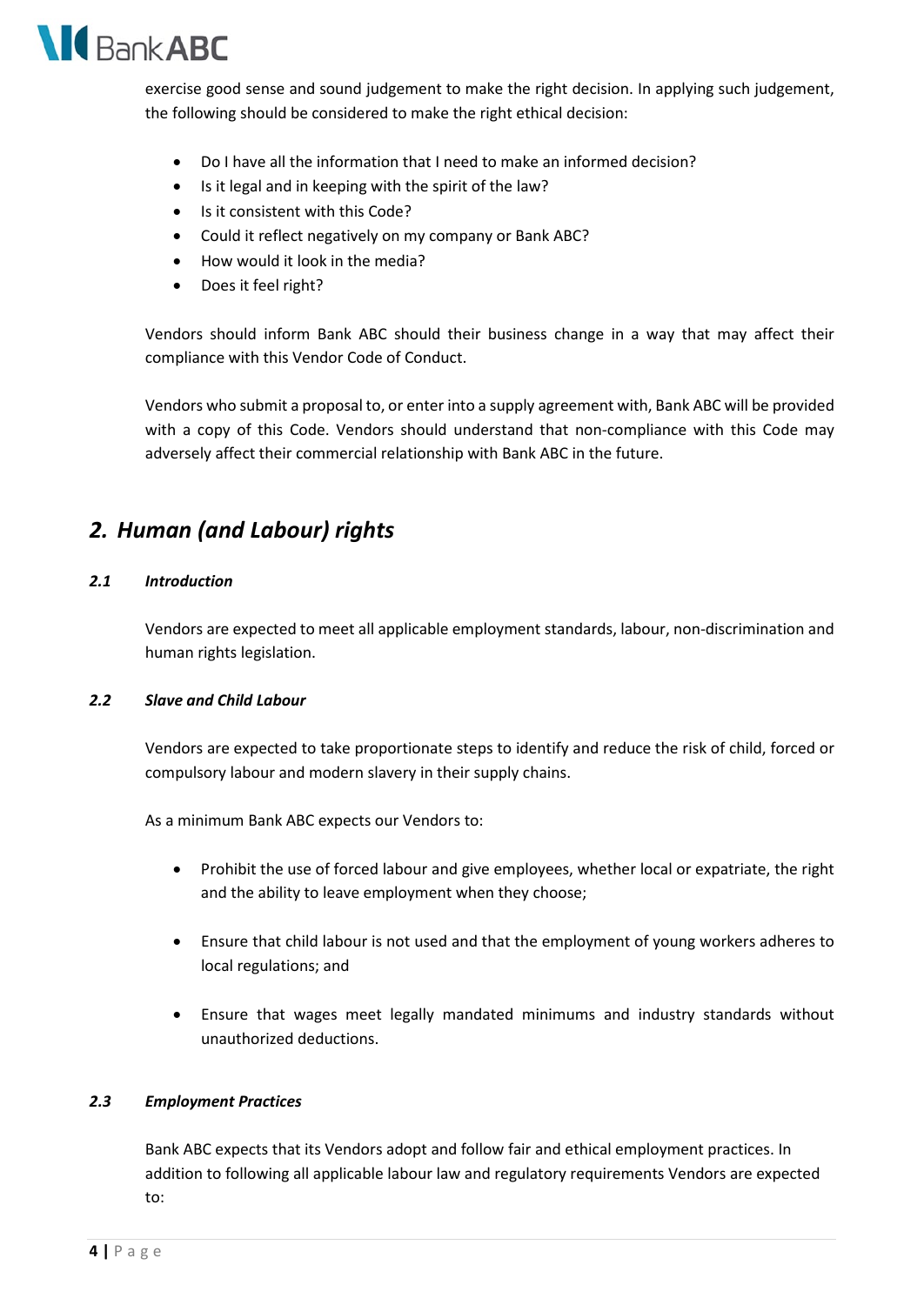

- Treat all employees fairly and not discriminate against any person in its employment based on gender, nationality, age, colour, ethnic origin, disability or religious beliefs;
- Prohibit the illegal use, possession, solicitation, manufacture, distribution, dispensation, transfer or sale of controlled substances (illegal drugs), as well as the unauthorized consumption or possession of alcoholic beverages and abuse of prescription drugs on Bank ABC premises or while working on Bank ABC business; and
- Conduct appropriate and reasonable background screening of all employees, including investigations for any prior criminal activity, to ensure the integrity and good character of the Vendor's employees.

## <span id="page-4-0"></span>*3. Conflicts Management and Business Ethics*

#### *3.1 Conflicts Management*

It is important that our Vendors avoid situations where the interests of the Vendor or an employee of the Vendor conflicts, or appears to conflict, with the interests of Bank ABC or its clients.

A conflict of interest exists, or may be perceived to exist, where a personal, or corporate, circumstance impairs professional judgment or the ability to act in the best interest of Bank ABC or its clients.

Bank ABC expects its Vendors to disclose and manage any actual, potential, or perceived conflicts of interest in relation to their engagement with the Bank.

#### *3.2 Business Ethics*

Bank ABC expects that its Vendors conduct their business in compliance with all applicable laws, rules and regulations of the jurisdictions in which they operate. This includes the expectation that Vendors will:

- maintain integrity standards in all business activity
- comply fully with all their obligations in relation to all taxes due within the jurisdictions in which they operate. Vendors must not participate in tax evasion or facilitate tax evasion by others;
- respect the human rights, and strive to improve the lives, of the people and communities in which they operate;
- have policies and procedures in place designed to prevent and detect fraud, money laundering, bribery and corruption;
- comply with local government environmental standards
- avoid the use of hazardous substances and maintain minimum waste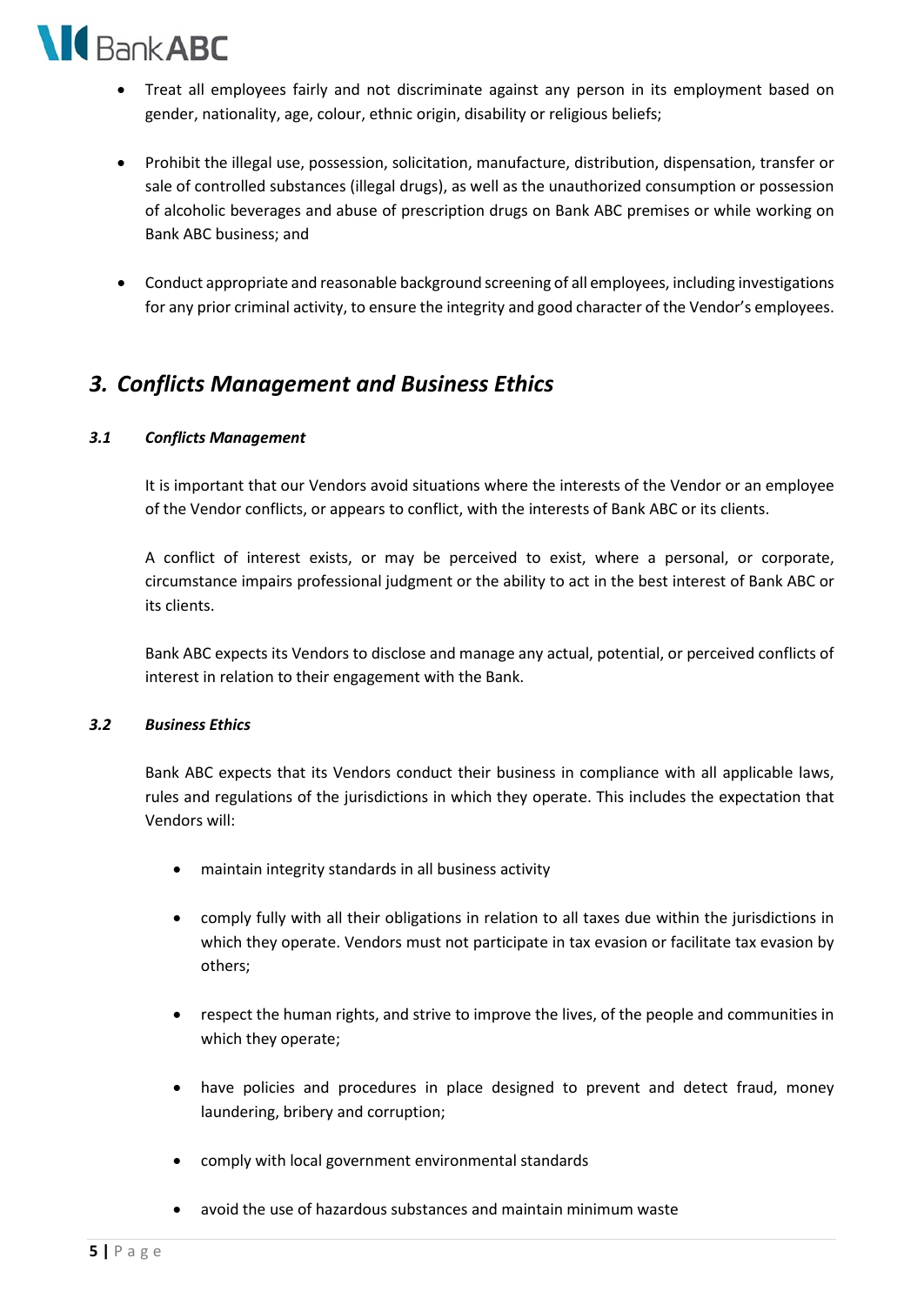# **M**BankABC

- comply with international sanctions requirements (as set out by the UN);
- follow a practice of "fair competition" and "fair dealing" by not participating in practices such as entering into non-compete agreements (whether formal or informal) to fix prices, allocate markets or clients, boycotting (or refusing to deal with) certain Vendors or clients (unless legally required to do so) or making the provision of a product or service conditional upon their use of Bank ABC's products or services;
- demonstrate a commitment to Corporate Social Responsibilities (CRS) such as:
	- o Resource efficiency and sustainability
	- o Health and safety
	- o Staff accommodation and staff treatment
	- o Community and economic development
- not enter into any secret agreement or side arrangement with any Bank ABC employee;
- not take any action on behalf of Bank ABC that could be perceived as an attempt to bribe, accept a bribe, or engage in corrupt activity;
- not use any Bank ABC name, or logo, in any advertising, promotional material, press release, client list or similar material without first obtaining written consent from the Bank ABC Group Corporate Communications department. Vendors, and their staff, must not post, share or like anything on social media that could be viewed as a violation of this Code; and
- not engage in, or support, the trafficking of human beings for any purpose.

## <span id="page-5-0"></span>*4. Raising Concerns*

Bank ABC is committed to integrity, honesty and transparency in everything that we do.

If a Vendor becomes aware, or suspects, violations to this Code or of Bank ABC's policies, standards or procedures, applicable laws or regulations, they are requested to promptly report such violations using the resources described below.

Bank ABC will treat all reports confidentially, fairly and in a timely manner. As long as the Vendor makes the report in good faith Bank ABC will not take any action that would cause them to suffer any detriment, loss of employment or victimization.

Vendors can raise their concerns through the Bank ABC Hotline, email address or mailing address follows:

| Hotline: | +973 1754 3710                                                     |
|----------|--------------------------------------------------------------------|
| Email:   | gco-wb@bank-abc.com                                                |
| Mail:    | Group Head of Compliance, Bank ABC, P.O. Box 5698, Manama, Bahrain |